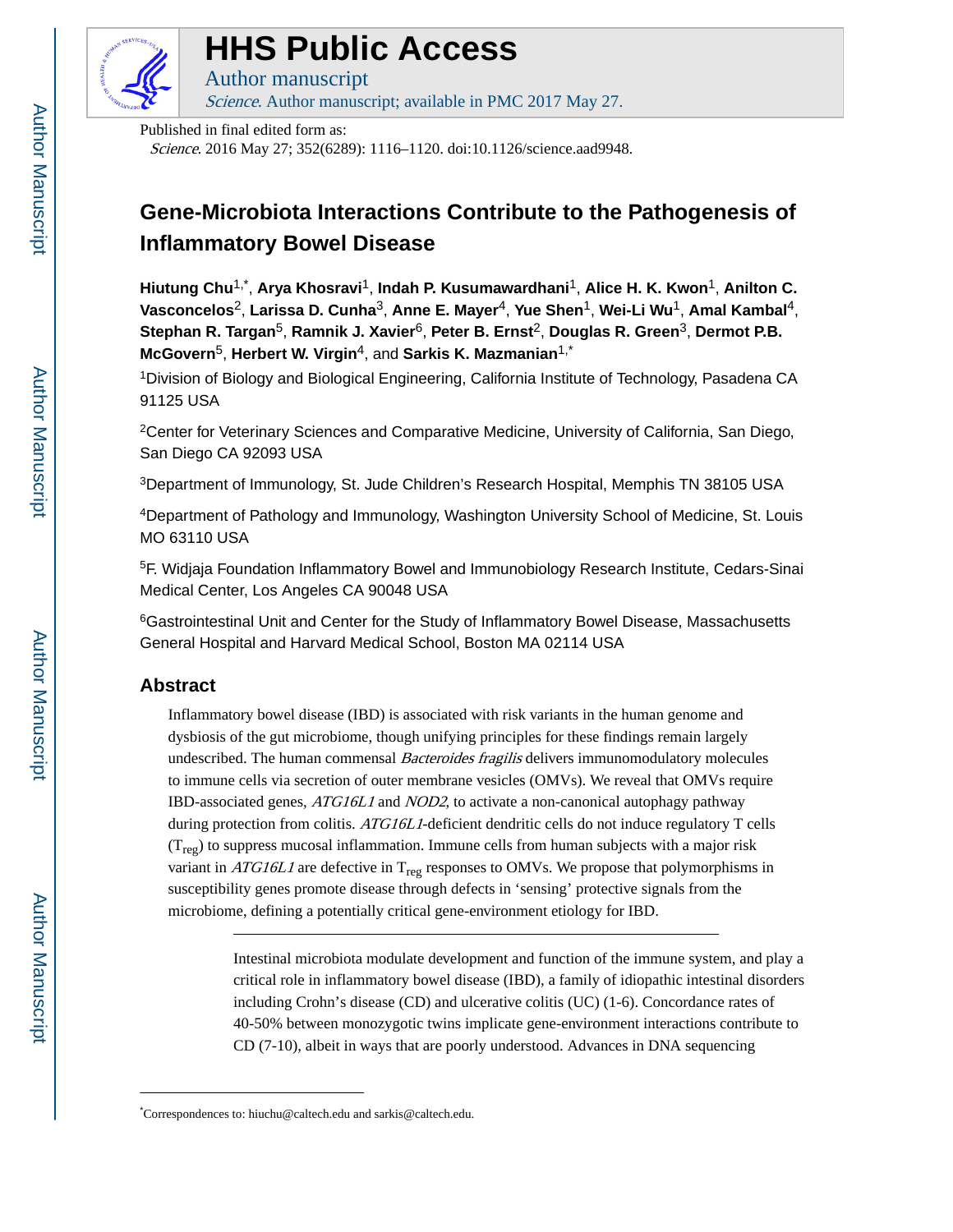technologies have empowered unprecedented insights into the human genome and the gut microbiome in IBD, enabling detailed genomic characterization of patients (11) and chronicling alterations in the composition and gene content of the gut microbiome (dysbiosis) (12).

Close to 200 risk loci have been proposed for CD, with several susceptibility genes linked to the regulation of autophagy (e.g.,  $ATG16LI$ ) (13-15) or to microbial sensors that activate autophagy (e.g., NOD2) (16-18). While previous studies have shown that disruption of ATG16L1 and NOD2 impacts CD susceptibility through defects in microbial clearance (19-23), recent reports reveal that immune cells impaired in autophagy are hyperinflammatory (24-29). This suggests that deficiencies in ATG16L1 or NOD2 may contribute to CD risk through impaired anti-inflammatory responses, a hypothesis not mutually exclusive with microbial clearance functions.

The microbiome of CD patients is altered, with emerging evidence for cause and effects relationships to disease. Among other recent examples of host-microbe interactions (3, 5, 6), the human commensal *Bacteroides fragilis* has evolved beneficial immunomodulatory properties. During colonization of mice, B. fragilis capsular Polysaccharide A (PSA) is packaged in outer membrane vesicles (OMVs) and delivered to intestinal dendritic cells to induce interleukin-10 (IL-10) production from  $CD4+Foxp3+$  regulatory T cells (T<sub>regs</sub>), which protect from experimental colitis (30-32). To explore gene-environment interactions during host-microbiota symbiosis, we tested if genetic pathways linked to CD are involved in the immune response to  $B$ . fragilis OMVs.

Bone marrow-derived DCs (BMDCs) differentiated from wild-type (WT) and ATG16L1 deficient ( $Atgl 61<sup>f</sup>$ l<sup>fl/fl</sup> Cd11cCre; Atg16L1<sup>CD11c</sup>) mice were pulsed with OMVs harvested from wild-type  $B$ . fragilis (WT-OMV) or an isogenic mutant lacking PSA ( $PSA-OMV$ ), and co-cultured with  $CD4^+$  T cells. As previously reported (33), WT-OMVs, but not vehicle or  $PSA-OMVs$ , promote IL-10 production (Fig. 1, A to C, figs. S1 and S2). Conversely, ATG16L1-deficient DCs do not support IL-10 production in response to WT-OMVs (Fig. 1, A to C). We observe similar results using  $A$ tg1611<sup>fl/fl</sup> LysMCre mice (fig. S3). Purified PSA does not require ATG16L1 for its activity (Fig. 1, A and C, fig. S2). Next, we tested functional outcomes using in vitro T cell suppression assays.  $T_{\text{regs}}$  isolated from co-cultures with Atg16L1 CD11c BMDCs treated with B. fragilis OMVs exhibit impaired suppressive activity (Fig. 1D and fig. S2A). Neither WT-OMVs nor pure PSA have any effect on IL-10 production among CD4+Foxp3− type 1 regulatory T cells (fig. S4). ATG16L1, ATG5 and ATG7 are components of the autophagy elongation complex; BMDCs deleted in these genes likewise do not induce IL-10 production from  $T_{regs}$  (fig. S5). Further, recent reports reveal a role for autophagy components in  $T_{reg}$  homeostasis (34, 35). Our findings indicate that ATG16L1-deficient DCs fail to respond to B. fragilis OMVs, demonstrating that autophagy components in DCs are required for commensal-driven  $T_{reg}$  induction and function.

ATG16L1, ATG5 and ATG7 participate in both canonical and non-canonical autophagy pathways (36). Interestingly, the classical autophagy-specific genes Ulk1, Fip200 or Atg14 are not required for CD4+Foxp3+IL-10+  $T_{reg}$  induction upon WT-OMV treatment (fig. S6). We hypothesized that OMVs utilize the non-canonical autophagy pathway, LC3-associated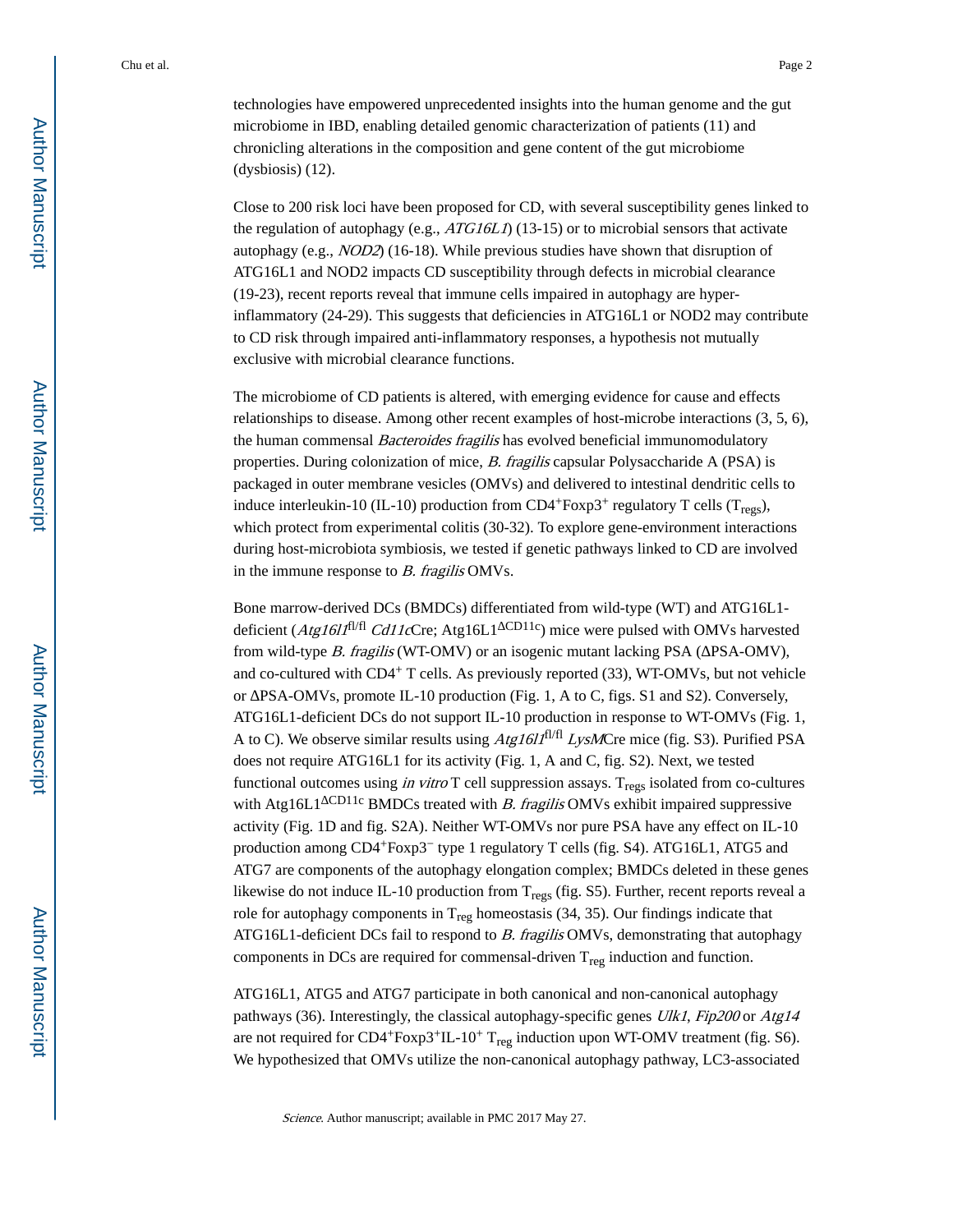phagocytosis (LAP), which is specifically activated by microbial ligands delivered as particles rather than soluble molecules. LAP activation requires RUBICON, which represses canonical autophagy (36).  $Rubicon^{+/-}$  but not  $Rubicon^{-/-}$  BMDCs display increased accumulation of lipidated, membrane-bound LC3-GFP (LC3-II) upon B. fragilis WT-OMV treatment (Fig. 1E). As expected, neither PSA-OMVs nor purified PSA are able to activate LAP (fig. S7). Moreover, treatment of *Rubicon*<sup>-/-</sup> DCs fails to induce T<sub>reg</sub> responses (Fig. 1F). As RUBICON is upstream of ATG16L1 signaling, OMVs preferentially utilize the noncanonical autophagy pathway LAP to mediate tolerogenic responses to B. fragilis. Further, these data suggest a reconsideration of previous literature assigning the role of ATG16L1 in IBD to defects exclusively in autophagy.

As a CD-risk gene, we investigated the *in vivo* requirement for ATG16L1 in CD11 $c<sup>+</sup>$  DCs during OMV-mediated protection from experimental colitis. Indeed, WT mice treated by oral gavage with WT-OMVs are protected from 2,4-dinitrobenzenesulfonic acid (DNBS) colitis (33), whereas Atg16L1<sup>CD11c</sup> mice exhibit acute weight loss and increased mortality similar to untreated mice (Fig. 2A and fig. S8A). WT, but not Atg16L1 CD11c mice, orally administered OMVs are protected from shortening of the colon, a hallmark of colitis models (Fig 2B), with colitis scoring and cytokine profiles verifying protection from disease (Fig. 2C and fig. S8B). Prevention of colitis is not due to an overall defect in  $T_{\text{reg}}$  development in Atg16L1 CD11c mice (fig. S9). Further, while proportions of CD4+Foxp3+ cells are comparable in all groups of mice during colitis (fig. S10), Atg16L1<sup>CD11c</sup> mice produce significantly less IL-10 from gut Foxp3<sup>+</sup> T<sub>regs</sub> compared to WT mice following WT-OMV treatment (Fig. 2D and fig. S8C). Thus, WT-OMVs require ATG16L1 within DCs to induce IL-10 expression from Foxp3<sup>+</sup>  $T_{regs}$  and to suppress intestinal inflammation in a colitis model.

In addition to impaired IL-10 production in response to OMV treatment, Atg16L1 CD11c mice display an increase in IL-17A expression (Fig. 2E), but not IFN-γ (fig. S11), among mucosal CD4+Foxp3+ T cells during colitis. Further, in vitro co-cultures of OMV-pulsed Atg16L1 CD11c BMDCs result in impaired IL-10 expression among  $T_{\text{regs}}$  (Fig. 1C), and increased IL-17A production in CD4+Foxp3+ T cells (fig. S12). Interestingly, while OMVs from other enteric bacteria each elicited a unique ATG16L1-dependent immune profile, only B. fragilis OMVs exclusively induce an anti-inflammatory response (fig. S13). Together, these data suggest ATG16L1-deficiency in DCs alters the quality of the T cell response to OMVs.

As DCs coordinate adaptive immunity, we sought to determine how Atg16L1<sup>CD11c</sup> DCs are impaired in promoting tolerogenic responses. Following OMV stimulation, we observe no differences by WT or Atg16L1<sup>CD11c</sup> DCs in internalizing OMVs, or in surface expression of MHC II, CD80 and CD86 (fig. S14) (27). However, stimulation with OMVs results in an increase transcription of multiple pro-inflammatory cytokines in Atg16L1  $\text{CD11c}$  DCs compared to WT cells (fig. S15). These data are consistent with previous reports of a hyper-inflammatory response in ATG16L1-deficient macrophages and DCs stimulated with other microbial ligands  $(24, 26)$ . Abrogation of T<sub>reg</sub> responses by ATG16L1-deficient DCs is likely due to increased pro-inflammatory cytokine production, which may impair DC-T cell interactions. Atg16L1  $\frac{\text{CD11c}}{\text{mice}}$  do not display more severe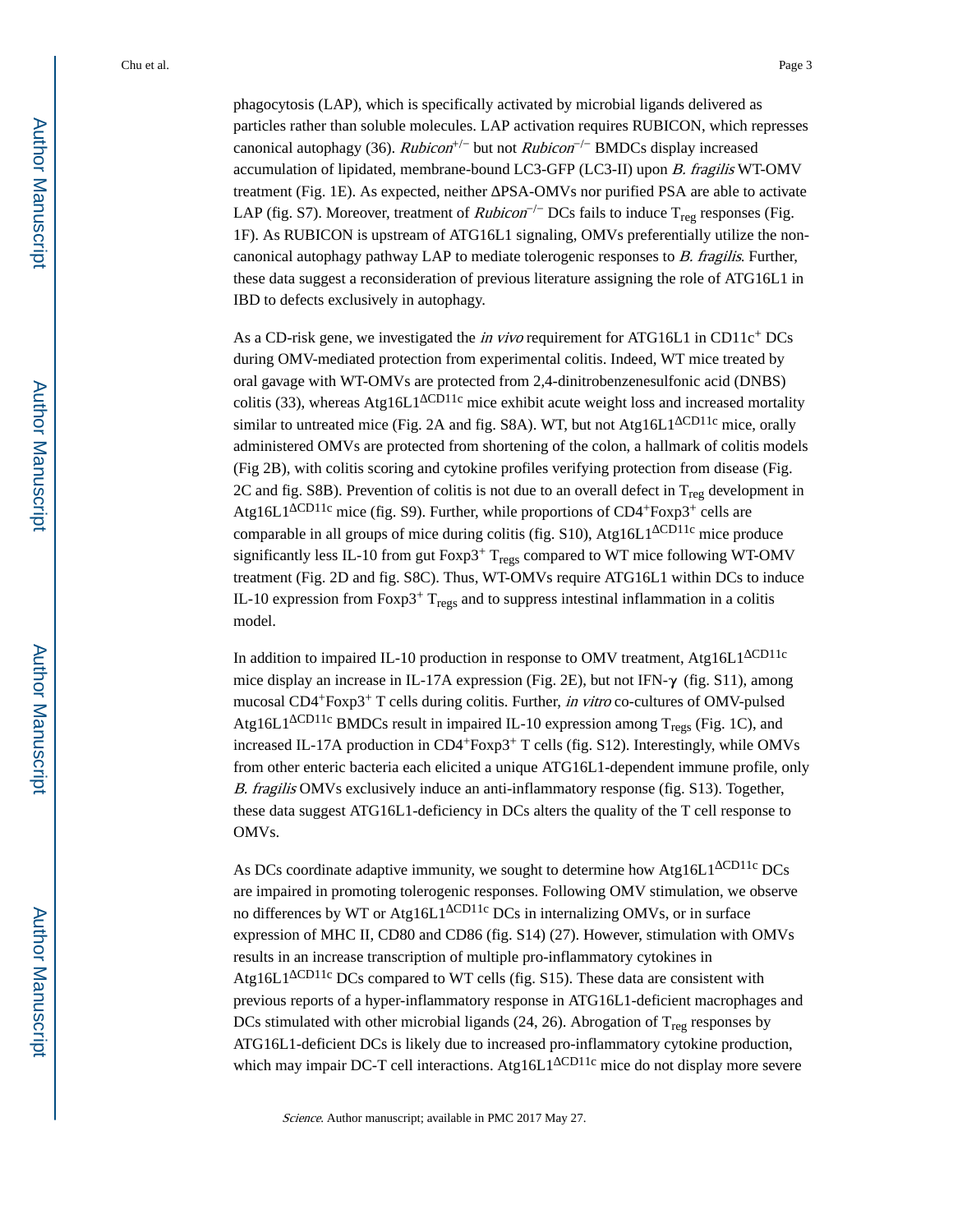colitis than WT mice in the absence of OMV treatment (Fig. 2), suggesting that lack of protection is not due to more fulminant inflammation, but rather an inability to induce  $T_{\text{res}}$ in mice deficient in ATG16L1 among CD11c+ DCs.

NOD2 encodes for an intracellular sensor of bacterial peptidoglycan, and polymorphisms in this gene contribute to the largest fraction of genetic risk for CD (13). NOD2 has been shown to physically recruit ATG16L1 (20, 21), a process that is impaired in human cells homozygous for a *NOD2* frameshift mutation (20). Accordingly, *Nod2<sup>-/−</sup>* BMDCs pulsed with WT-OMVs are unable to support IL-10 production from Foxp3<sup>+</sup> T<sub>regs</sub> during in vitro co-cultures (Fig. 3, A and B), revealing a crucial role for NOD2 signaling in microbiomemediated immune tolerance. This notion is supported with in vivo studies showing that  $Nod2^{-/-}$  mice are not protected from colitis by WT-OMV treatment (Fig. 3, C and D). Similar to Atg16L1 <sup>CD11c</sup> animals,  $Nod2^{-/-}$  mice produce significantly less IL-10 from Foxp3<sup>+</sup> T<sub>regs</sub> of the MLN following WT-OMV treatment (fig. S16A), while proportions of Tregs remain unchanged during DNBS colitis (fig. S16B). Previous studies have shown that Toll-like receptor 2 (TLR2) is required for the PSA response (33, 37). While the role of NOD2 in inducing LAP is currently unknown, signaling through TLR2 potently activates LAP (36, 38). B. fragilis OMVs induce reactive oxygen species (ROS) from WT DCs, a known product of LAP activation (36), but at significantly reduced levels in  $Nod2^{-/-}$  or  $T\frac{Ir2^{-}}{}$  DCs (fig. S17). Though further studies are needed to define the mechanism of LAP activation by OMVs, these data reveal that NOD2 and ATG16L1 may cooperate as part of a common pathway to promote anti-inflammatory immune responses to the microbiome.

To extend and validate gene deletion approaches, we tested responses to OMVs by immune cells carrying the CD-associated variant of ATG16L1 (13, 14, 39). The ATG16L1 T300A variant leads to protein instability and altered cellular responses (23). BMDCs from transgenic mice expressing the T300A allele are also unable to promote IL-10 expression from Foxp3<sup>+</sup> T<sub>regs</sub> in response to WT-OMVs (fig. S18A). Further,  $ATG16L1$  T300A transgenic mice are not protected from DNBS colitis and do not mount a potent  $T_{\text{reg}}$ response when administered WT-OMV compared to WT mice (fig. S18, B to F). These findings prompted us to investigate if human immune cells from CD patients with the ATG16L1 T300A risk variant (table S1) are also defective in promoting Foxp3<sup>+</sup> T<sub>reg</sub> development by B. fragilis OMVs. Monocyte-derived dendritic cells (MoDC) from CD patients and healthy controls harboring either the protective allele (T300) or the risk allele (T300A) were pulsed with OMVs or PSA and co-cultured with syngeneic  $CD4^+$  T cells. Consistent with our mouse data, human cells homozygous for the risk allele are unable to support induction of IL-10 from Foxp3<sup>+</sup> T<sub>regs</sub> by WT-OMVs compared to MoDCs carrying the protective allele (Fig. 4). Remarkably, all samples tested display the predicted outcome based on genotype, and not disease status. However, cells from most subjects, regardless of genotype, respond to purified PSA (Fig. 4). Collectively, we conclude that mouse and human DCs require functional ATG16L1 for induction of  $CD4+F\alpha p3+IL-10+T_{regs}$  in response to B. fragilis OMVs.

IBD impacts over 1.5 million people in the US, with rates of diagnosis increasing and treatment options remaining limited (40, 41). The etiology of IBD is complex and incompletely resolved (1). We describe herein that interactions between genetic (ATG16L1/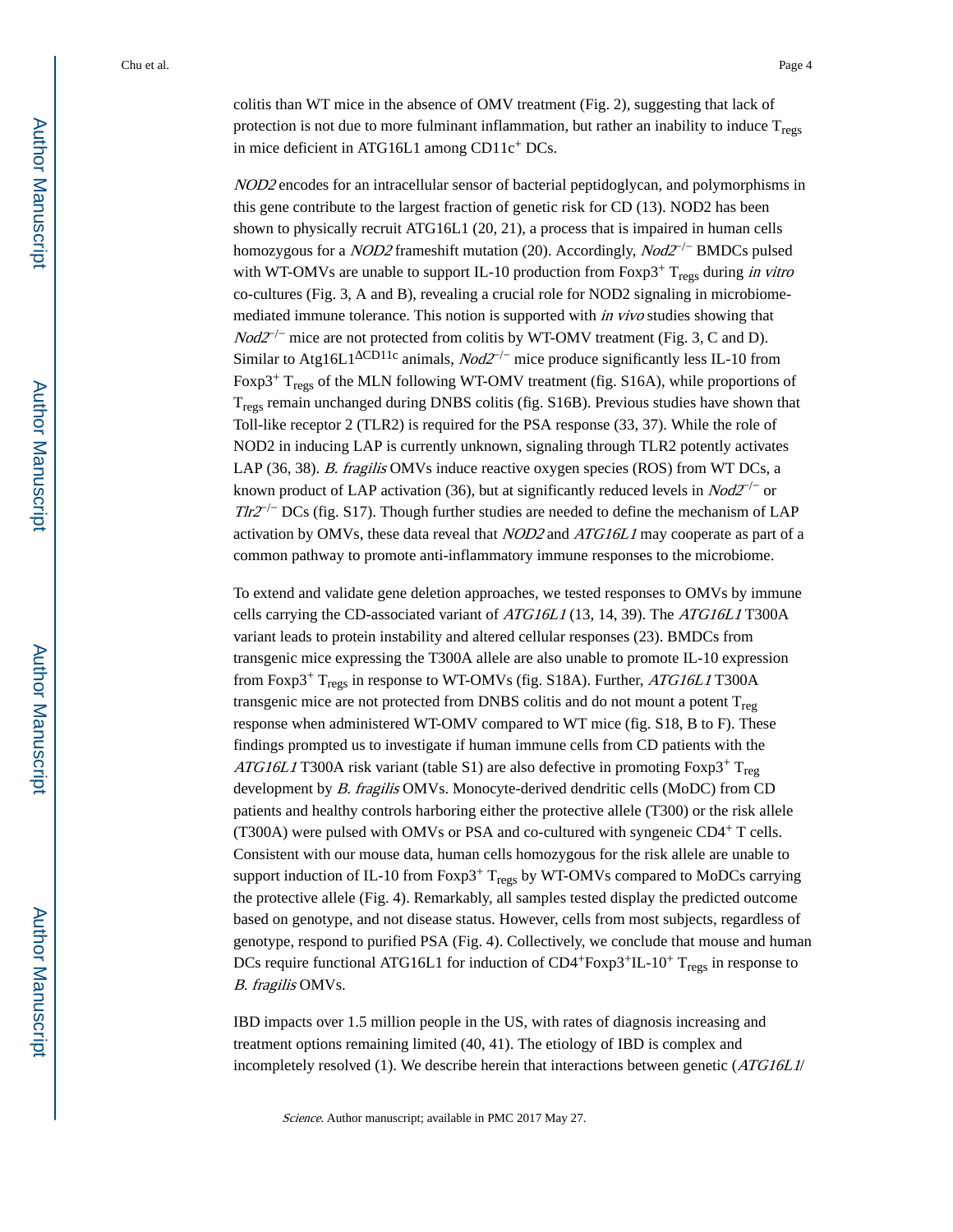NOD2) and environmental (microbiome) factors cooperate to promote beneficial immune responses. B. fragilis OMVs utilize LAP, an ATG16L1-dependent cellular trafficking and signaling pathway, to induce mucosal tolerance. The hyper-inflammatory responses that occur with mutations in ATG16L1 likely alter antigen-processing pathways and impair signaling by DCs to T cells, and may explain why CD-associated polymorphisms abrogate  $T_{\text{reg}}$  induction by OMVs. Collectively, discovery of genetic circuits co-opted by the microbiome to engender health provides unprecedented functional insights into geneenvironment interaction relevant to the pathogenesis of IBD. We propose an additional role for genes previously implicated in killing bacteria—namely, mutations in genetic pathways linked to IBD result in an inability to sense and/or respond to beneficial microbes. This hypothesis may represent a new perspective for the etiology of microbiome-related diseases.

#### **Supplementary Material**

Refer to Web version on PubMed Central for supplementary material.

#### **Acknowledgements**

We thank L. Hwang, E. Park, and M. Salas for clinical research coordination (Cedars-Sinai); A. Maskell, L. Sandoval, and C. Rumaldo for animal husbandry (Caltech); and members of the Mazmanian laboratory for discussions and critical reading of the manuscript. The data presented in this manuscript are tabulated in the main paper and in the supplementary materials. This work was supported by the National Institutes of Health (NIH) under Ruth L. Kirschtein National Research Service Award (DK100109) to H.C.; NIH DK097485 to R.J.X.; NIH PO1DK046763, the Cedars-Sinai F. Widjaja Foundation Inflammatory Bowel and Immunobiology Research Institute Research Funds, The Feintech Family Chair in IBD to S.R.T.; The Lupus Research Institute and NIH AI40646 to D.R.G; NIH U19 AI109725 (H.W.V.); The Lisa Z. Greer Endowed Chair in IBD Genetics, NIH DK062413, NIH AI067068, NIH DE023789-01, grant 305479 from the European Union, The Crohn's and Colitis Foundation of America and The Leona M. and Harry B. Helmsley Charitable Trust to D.P.B.M.; NIH AI109725 to H.W.V.; and NIH DK078938, NIH GM099535, The Crohn's and Colitis Foundation of America and the Heritage Medical Research Institute to S.K.M.

Rubicon and ULK1 knockout mice were obtained from Douglas R. Green and Mondira Kundu, respectively, under a materials transfer agreement with St. Jude Children's Research Hospital. A provisional patent application entitled "Beneficial Activation of Autophagy Components by the Microbiome" has been filed by H. C., H. W. V. and S. K. M.

#### **References and Notes**

- 1. Peterson DA, Frank DN, Pace NR, Gordon JI. Metagenomic approaches for defining the pathogenesis of inflammatory bowel diseases. Cell Host Microbe. 2008; 3:417–427. published online EpubJun 12. [PubMed: 18541218]
- 2. Hill DA, Artis D. Intestinal bacteria and the regulation of immune cell homeostasis. Annu Rev Immunol. 2010; 28:623–667. DOI: 10.1146/annurev-immunol-030409-101330 [PubMed: 20192812]
- 3. Honda K, Littman DR. The microbiome in infectious disease and inflammation. Annu Rev Immunol. 2012; 30:759–795. DOI: 10.1146/annurev-immunol-020711-074937 [PubMed: 22224764]
- 4. Brown EM, Sadarangani M, Finlay BB. The role of the immune system in governing host-microbe interactions in the intestine. Nat Immunol. 2013; 14:660–667. published online EpubJul. DOI: 10.1038/ni.2611 [PubMed: 23778793]
- 5. Belkaid Y, Hand TW. Role of the microbiota in immunity and inflammation. Cell. 2014; 157:121– 141. published online EpubMar 27. DOI: 10.1016/j.cell.2014.03.011 [PubMed: 24679531]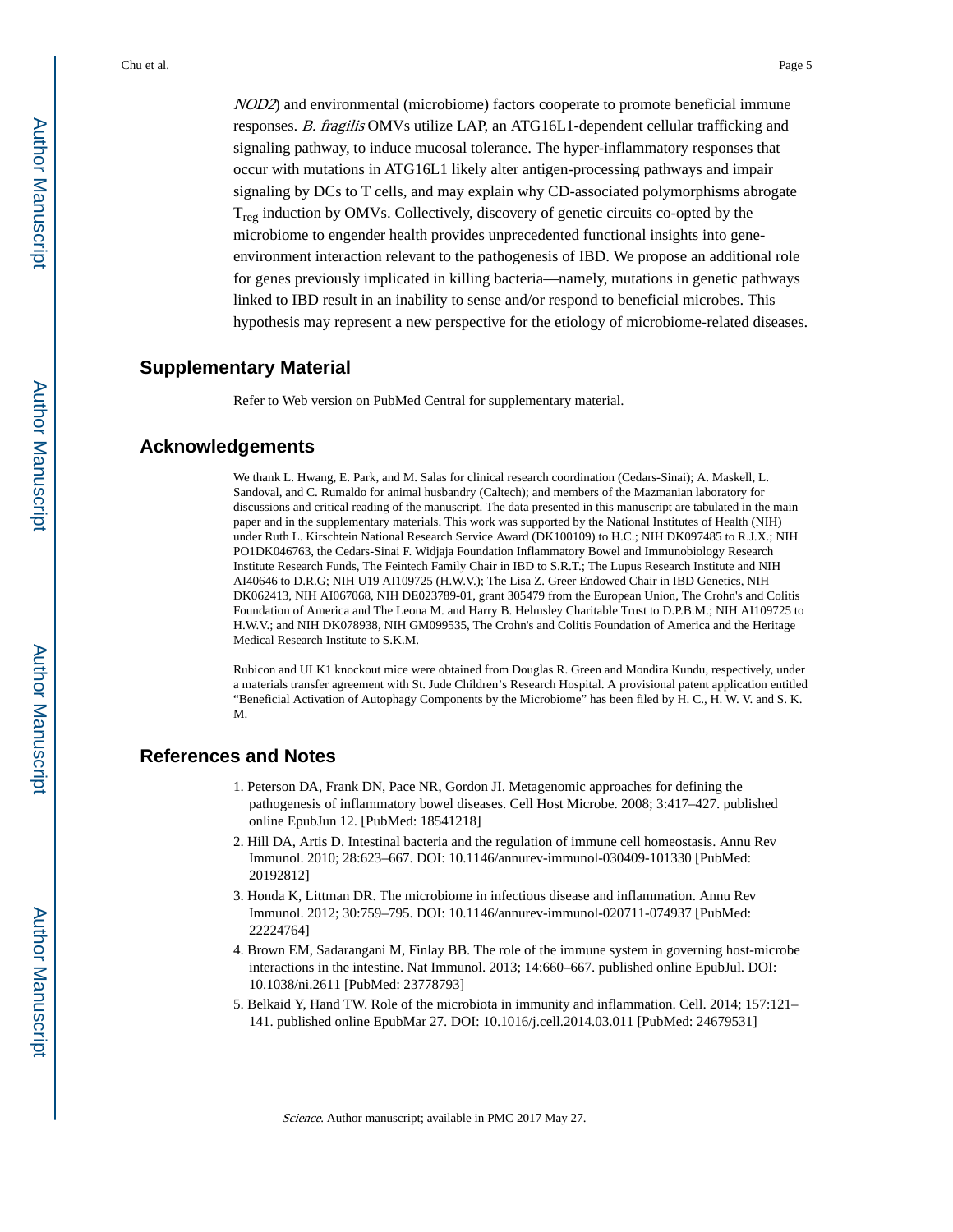- 6. Hooper LV, Littman DR, Macpherson AJ. Interactions between the microbiota and the immune system. Science. 2012; 336:1268–1273. published online EpubJun 8. DOI: 10.1126/science. 1223490 [PubMed: 22674334]
- 7. Brant SR. Update on the heritability of inflammatory bowel disease: the importance of twin studies. Inflamm Bowel Dis. 2011; 17:1–5. published online EpubJan. DOI: 10.1002/ibd.21385 [PubMed: 20629102]
- 8. Orholm M, Binder V, Sorensen TI, Rasmussen LP, Kyvik KO. Concordance of inflammatory bowel disease among Danish twins. Results of a nationwide study. Scandinavian journal of gastroenterology. 2000; 35:1075–1081. published online EpubOct. [PubMed: 11099061]
- 9. Halfvarson J, Bodin L, Tysk C, Lindberg E, Jarnerot G. Inflammatory bowel disease in a Swedish twin cohort: a long-term follow-up of concordance and clinical characteristics. Gastroenterology. 2003; 124:1767–1773. published online EpubJun. [PubMed: 12806610]
- 10. Tysk C, Lindberg E, Jarnerot G, Floderus-Myrhed B. Ulcerative colitis and Crohn's disease in an unselected population of monozygotic and dizygotic twins. A study of heritability and the influence of smoking. Gut. 1988; 29:990–996. published online EpubJul. [PubMed: 3396969]
- 11. Jostins L, Ripke S, Weersma RK, Duerr RH, McGovern DP, Hui KY, et al. Host-microbe interactions have shaped the genetic architecture of inflammatory bowel disease. Nature. 2012; 491:119–124. [PubMed: 23128233]
- 12. Wlodarska M, Kostic AD, Xavier RJ. An integrative view of microbiome-host interactions in inflammatory bowel diseases. Cell Host Microbe. 2015; 17:577–591. published online EpubMay 13. DOI: 10.1016/j.chom.2015.04.008 [PubMed: 25974300]
- 13. Hampe J, Franke A, Rosenstiel P, Till A, Teuber M, Huse K, et al. A genome-wide association scan of nonsynonymous SNPs identifies a susceptibility variant for Crohn disease in ATG16L1. Nat Genet. 2007; 39:207–211. published online EpubFeb (ng1954 [pii]10.1038/ng1954). [PubMed: 17200669]
- 14. Rioux JD, Xavier RJ, Taylor KD, Silverberg MS, Goyette P, Huett A, et al. Genome-wide association study identifies new susceptibility loci for Crohn disease and implicates autophagy in disease pathogenesis. Nat Genet. 2007; 39:596–604. published online EpubMay (ng2032 [pii]10.1038/ng2032). [PubMed: 17435756]
- 15. Parkes M, Barrett JC, Prescott NJ, Tremelling M, Anderson CA, Fisher SA, et al. Sequence variants in the autophagy gene IRGM and multiple other replicating loci contribute to Crohn's disease susceptibility. Nat Genet. 2007; 39:830–832. published online EpubJul (ng2061 [pii]10.1038/ng2061). [PubMed: 17554261]
- 16. Gardet A, Xavier RJ. Common alleles that influence autophagy and the risk for inflammatory bowel disease. Curr Opin Immunol. 2012; 24:522–529. published online EpubOct (S0952-7915(12)00124-0 [pii]10.1016/j.coi.2012.08.001). [PubMed: 23041451]
- 17. Hugot JP, Chamaillard M, Zouali H, Lesage S, Cezard JP, Belaiche J, et al. Association of NOD2 leucine-rich repeat variants with susceptibility to Crohn's disease. Nature. 2001; 411:599–603. published online EpubMay 31. [pii]. DOI: 10.1038/3507910735079107 [PubMed: 11385576]
- 18. Ogura Y, Bonen DK, Inohara N, Nicolae DL, Chen FF, Ramos R, et al. A frameshift mutation in NOD2 associated with susceptibility to Crohn's disease. Nature. 2001; 411:603–606. published online EpubMay 31. [pii]. DOI: 10.1038/3507911435079114 [PubMed: 11385577]
- 19. Kobayashi KS, Chamaillard M, Ogura Y, Henegariu O, Inohara N, Nunez G, et al. Nod2-dependent regulation of innate and adaptive immunity in the intestinal tract. Science. 2005; 307:731–734. published online EpubFeb 4. DOI: 10.1126/science.1104911 [PubMed: 15692051]
- 20. Travassos LH, Carneiro LA, Ramjeet M, Hussey S, Kim YG, Magalhaes JG, et al. Nod1 and Nod2 direct autophagy by recruiting ATG16L1 to the plasma membrane at the site of bacterial entry. Nat Immunol. 2010; 11:55–62. published online EpubJan (ni.1823 [pii]10.1038/ni.1823). [PubMed: 19898471]
- 21. Cooney R, Baker J, Brain O, Danis B, Pichulik T, Allan P, et al. NOD2 stimulation induces autophagy in dendritic cells influencing bacterial handling and antigen presentation. Nat Med. 2010; 16:90–97. published online EpubJan (nm.2069 [pii]10.1038/nm.2069). [PubMed: 19966812]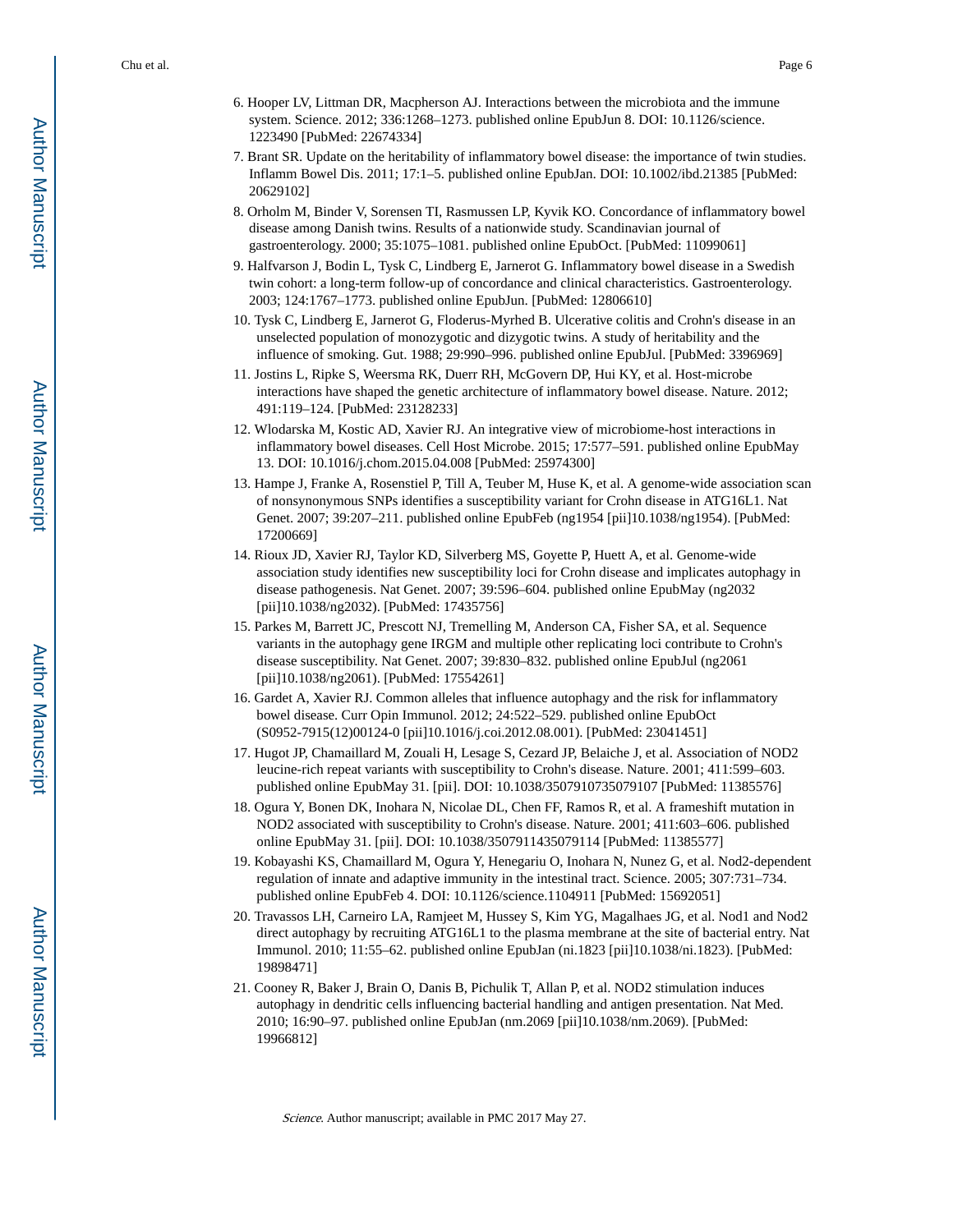- 22. Murthy A, Li Y, Peng I, Reichelt M, Katakam AK, Noubade R, et al. A Crohn's disease variant in Atg16l1 enhances its degradation by caspase 3. Nature. 2014; 506:456–462. published online EpubFeb 27. DOI: 10.1038/nature13044 [PubMed: 24553140]
- 23. Lassen KG, Kuballa P, Conway KL, Patel KK, Becker CE, Peloquin JM, et al. Atg16L1 T300A variant decreases selective autophagy resulting in altered cytokine signaling and decreased antibacterial defense. Proc Natl Acad Sci U S A. 2014; 111:7741–7746. published online EpubMay 27. DOI: 10.1073/pnas.1407001111 [PubMed: 24821797]
- 24. Saitoh T, Fujita N, Jang MH, Uematsu S, Yang BG, Satoh T, et al. Loss of the autophagy protein Atg16L1 enhances endotoxin-induced IL-1beta production. Nature. 2008; 456:264–268. published online EpubNov 13 (nature07383 [pii]10.1038/nature07383). [PubMed: 18849965]
- 25. Cadwell K, Patel KK, Maloney NS, Liu TC, Ng AC, Storer CE, et al. Virus-plus-susceptibility gene interaction determines Crohn's disease gene Atg16L1 phenotypes in intestine. Cell. 2010; 141:1135–1145. published online EpubJun 25 (S0092-8674(10)00545-3 [pii]10.1016/j.cell. 2010.05.009). [PubMed: 20602997]
- 26. Hubbard-Lucey VM, Shono Y, Maurer K, West ML, Singer NV, Ziegler CG, et al. Autophagy gene Atg16L1 prevents lethal T cell alloreactivity mediated by dendritic cells. Immunity. 2014; 41:579– 591. published online EpubOct 16. DOI: 10.1016/j.immuni.2014.09.011 [PubMed: 25308334]
- 27. Park S, Buck MD, Desai C, Zhang X, Loginicheva E, Martinez J, et al. Autophagy Genes Enhance Murine Gammaherpesvirus 68 Reactivation from Latency by Preventing Virus-Induced Systemic Inflammation. Cell Host Microbe. 2016; 19:91–101. published online EpubJan 13. DOI: 10.1016/ j.chom.2015.12.010 [PubMed: 26764599]
- 28. Lu Q, Yokoyama CC, Williams JW, Baldridge MT, Jin X, DesRochers B, et al. Homeostatic Control of Innate Lung Inflammation by Vici Syndrome Gene Epg5 and Additional Autophagy Genes Promotes Influenza Pathogenesis. Cell Host Microbe. 2016; 19:102–113. published online EpubJan 13. DOI: 10.1016/j.chom.2015.12.011 [PubMed: 26764600]
- 29. Kimmey JM, Huynh JP, Weiss LA, Park S, Kambal A, Debnath J, et al. Unique role for ATG5 in neutrophil-mediated immunopathology during M. tuberculosis infection. Nature. 2015; 528:565– 569. published online EpubDec 24. DOI: 10.1038/nature16451 [PubMed: 26649827]
- 30. Mazmanian SK, Round JL, Kasper DL. A microbial symbiosis factor prevents intestinal inflammatory disease. Nature. 2008; 453:620–625. published online EpubMay 29 (nature07008 [pii]10.1038/nature07008). [PubMed: 18509436]
- 31. Round JL, Mazmanian SK. Inducible Foxp3+ regulatory T-cell development by a commensal bacterium of the intestinal microbiota. Proc Natl Acad Sci U S A. 2010; 107:12204–12209. published online EpubJul 6 (0909122107 [pii]10.1073/pnas.0909122107). [PubMed: 20566854]
- 32. Allan SE, Broady R, Gregori S, Himmel ME, Locke N, Roncarolo MG, et al. CD4+ T-regulatory cells: toward therapy for human diseases. Immunol Rev. 2008; 223:391–421. published online EpubJun (IMR634 [pii]10.1111/j.1600-065X.2008.00634.x). [PubMed: 18613849]
- 33. Shen Y, Torchia M. L. Giardino, Lawson GW, Karp CL, Ashwell JD, Mazmanian SK. Outer membrane vesicles of a human commensal mediate immune regulation and disease protection. Cell Host Microbe. 2012; 12:509–520. published online EpubOct 18 (S1931-3128(12)00275-2 [pii]10.1016/j.chom.2012.08.004). [PubMed: 22999859]
- 34. Wei J, Long L, Yang K, Guy C, Shrestha S, Chen Z, et al. Autophagy enforces functional integrity of regulatory T cells by coupling environmental cues and metabolic homeostasis. Nat Immunol. 2016; 17:277–285. published online EpubMar. DOI: 10.1038/ni.3365 [PubMed: 26808230]
- 35. Kabat AM, Harrison OJ, Riffelmacher T, Moghaddam AE, Pearson CF, Laing A, et al. The autophagy gene Atg16l1 differentially regulates Treg and TH2 cells to control intestinal inflammation. eLife. 2016; 5 published online EpubFeb 24. doi: 10.7554/eLife.12444
- 36. Martinez J, Malireddi RK, Lu Q, Cunha LD, Pelletier S, Gingras S, et al. Molecular characterization of LC3-associated phagocytosis reveals distinct roles for Rubicon, NOX2 and autophagy proteins. Nature cell biology. 2015; 17:893–906. published online EpubJul. DOI: 10.1038/ncb3192 [PubMed: 26098576]
- 37. Round JL, Lee SM, Li J, Tran G, Jabri B, Chatila TA, et al. The Toll-like receptor 2 pathway establishes colonization by a commensal of the human microbiota. Science. 2011; 332:974–977. published online EpubMay 20 (science.1206095 [pii]10.1126/science.1206095). [PubMed: 21512004]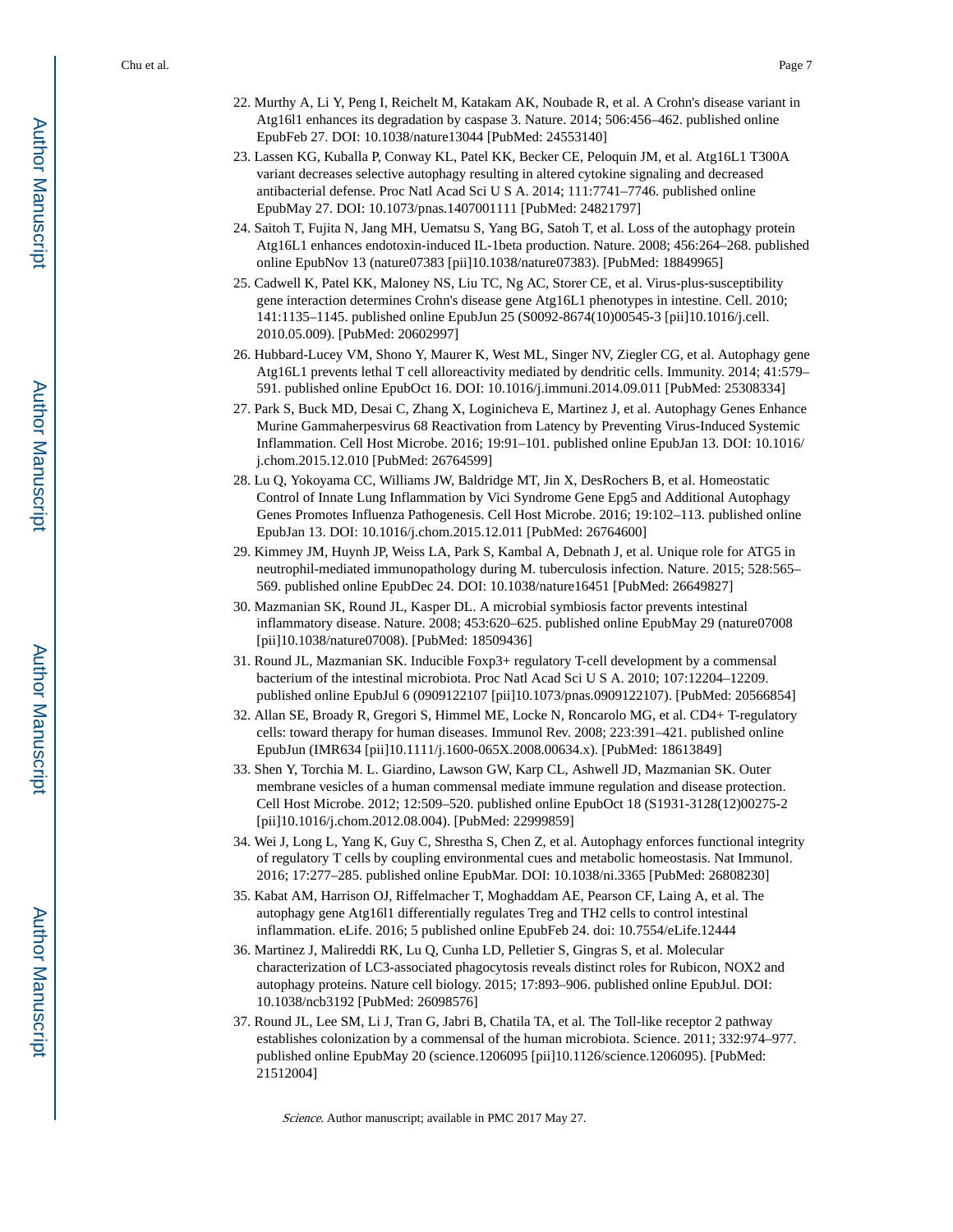- 38. Sanjuan MA, Dillon CP, Tait SW, Moshiach S, Dorsey F, Connell S, et al. Toll-like receptor signalling in macrophages links the autophagy pathway to phagocytosis. Nature. 2007; 450:1253– 1257. published online EpubDec 20 (nature06421 [pii]10.1038/nature06421). [PubMed: 18097414]
- 39. C. Wellcome Trust Case Control. Genome-wide association study of 14,000 cases of seven common diseases and 3,000 shared controls. Nature. 2007; 447:661–678. published online EpubJun 7. DOI: 10.1038/nature05911 [PubMed: 17554300]
- 40. Packey CD, Sartor RB. Commensal bacteria, traditional and opportunistic pathogens, dysbiosis and bacterial killing in inflammatory bowel diseases. Curr Opin Infect Dis. 2009; 22:292–301. published online EpubJun. [PubMed: 19352175]
- 41. Molodecky NA, Soon IS, Rabi DM, Ghali WA, Ferris M, Chernoff G, et al. Increasing incidence and prevalence of the inflammatory bowel diseases with time, based on systematic review. Gastroenterology. 2012; 142:46–54. e42. quiz e30. published online EpubJan (S0016-5085(11)01378-3 [pii]10.1053/j.gastro.2011.10.001). [PubMed: 22001864]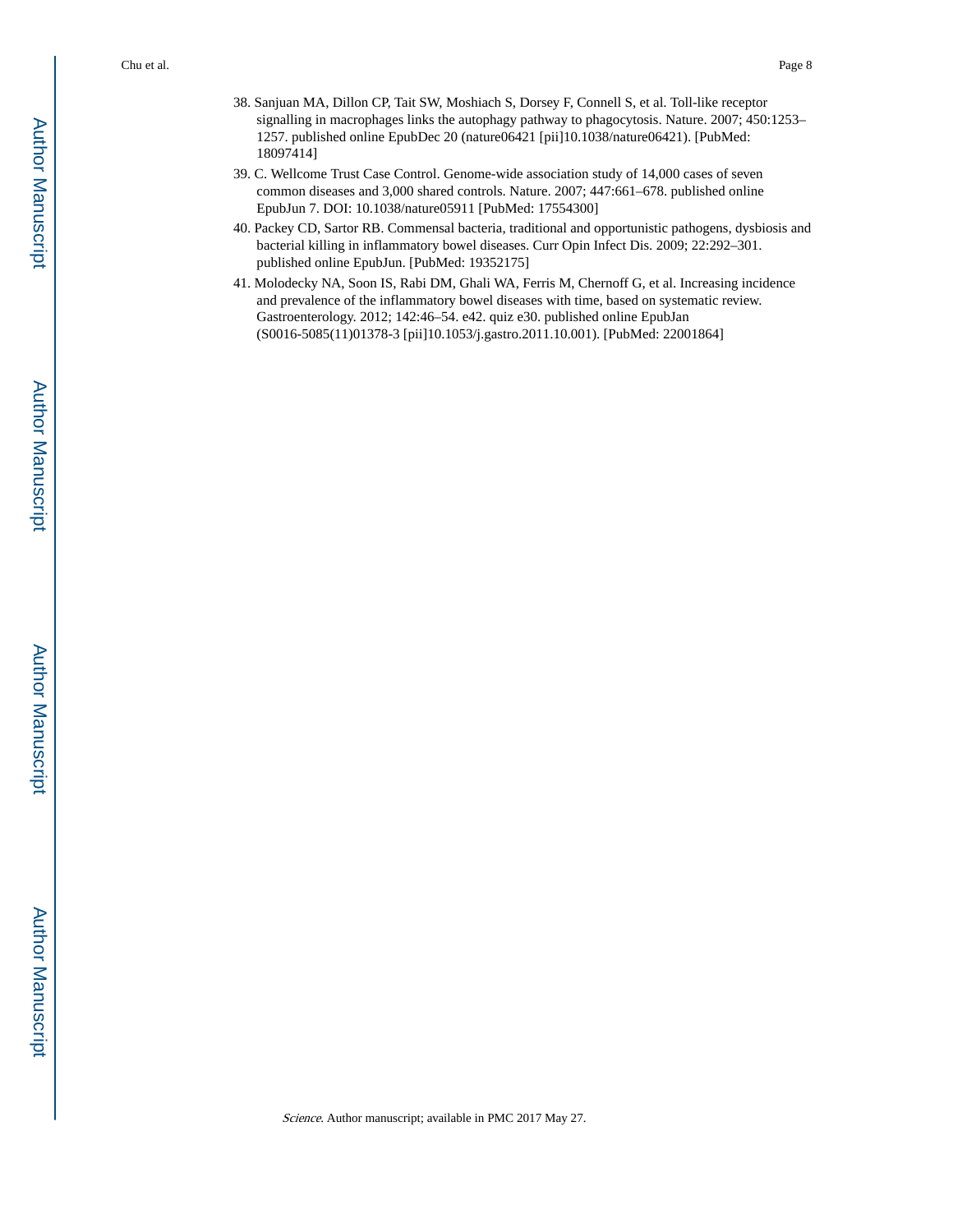

**Fig. 1. ATG16L1 signals via a non-canonical autophagy pathway during OMV-mediated Treg induction**

(**A**) ELISA for IL-10 production during DC–T cell co-cultures with WT or Atg16L1 CD11c BMDCs treated with PBS, B. fragilis WT-OMV, PSA-OMV or purified PSA. (**B** and **C**) Representative flow cytometry plots (B) and frequency (C) of  $CD4+Foxp3+IL-10+T<sub>reos</sub>$ from DC–T cell co-cultures with WT or Atg16L1<sup>CD11c</sup> DCs treated with PBS, *B. fragilis* WT-OMV, PSA-OMV or purified PSA. (D) T cell suppression assay analyzing in vitro generated T<sub>regs</sub> from WT or Atg16L1<sup>CD11c</sup> DCs treated with WT-OMVs. (**E**) Quantification of LC3-GFP accumulation by *B. fragilis* WT-OMV treatment of  $Rubicon<sup>+/</sup>$ or  $Rubicon^{-/-}$  DCs. Representative flow cytometry histogram plot (inset). PBS, grey; WT-OMV, blue. (F) Frequency of CD4<sup>+</sup>Foxp3<sup>+</sup>IL-10<sup>+</sup> T<sub>regs</sub> from *Rubicon*<sup>+/-</sup> or *Rubico*n<sup>-/-</sup> DC-T cell co-cultures treated with PBS, B. fragilis WT-OMV, PSA-OMV or purified PSA. Error bars represent S.E.M. \*  $p < 0.05$ , \*\*\*  $p < 0.001$ , \*\*\*\*  $p < 0.0001$ . Two-way ANOVA, followed by Tukey's post-hoc analysis. Data are representative of at least 2 independent experiments.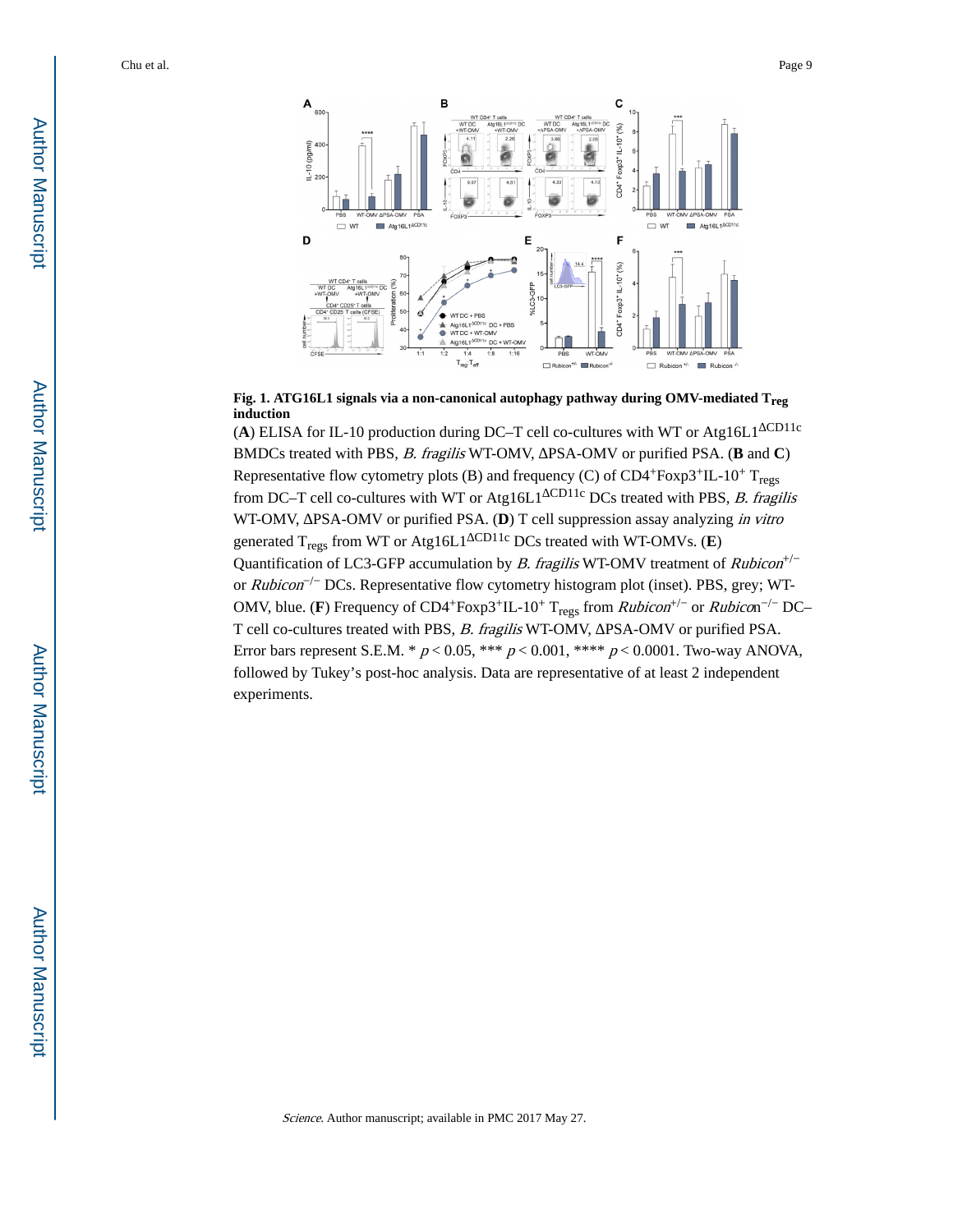

**Fig. 2.** *B. fragilis* **OMVs require ATG16L1 in CD11c+ DCs for protection from colitis** (**A** and **B**) Weight loss (A), colon length and gross pathology (B) of WT and Atg16L1<sup>CD11c</sup> mice orally treated with PBS or B. fragilis WT-OMV during DNBS colitis. Sham groups were treated with ethanol. **(C)** Colitis scores by a blinded pathologist using a standard scoring system, and representative H & E images. Scale bar represents 100 μm. (**D** and **E**) Mesenteric lymph node (MLN) lymphocytes isolated post-DNBS analyzed for IL-10 (D) and IL-17A (E) production among  $CD4+Foxp3+T_{regs}$ , as assessed by flow cytometry. Error bars represent S.E.M. \*  $p < 0.05,$  \*\*\*  $p < 0.001,$  \*\*\*\*  $p < 0.0001.$  Two-way ANOVA, followed by Tukey's post-hoc analysis. Data are representative of at least 3 independent experiments, with 3-9 mice/group.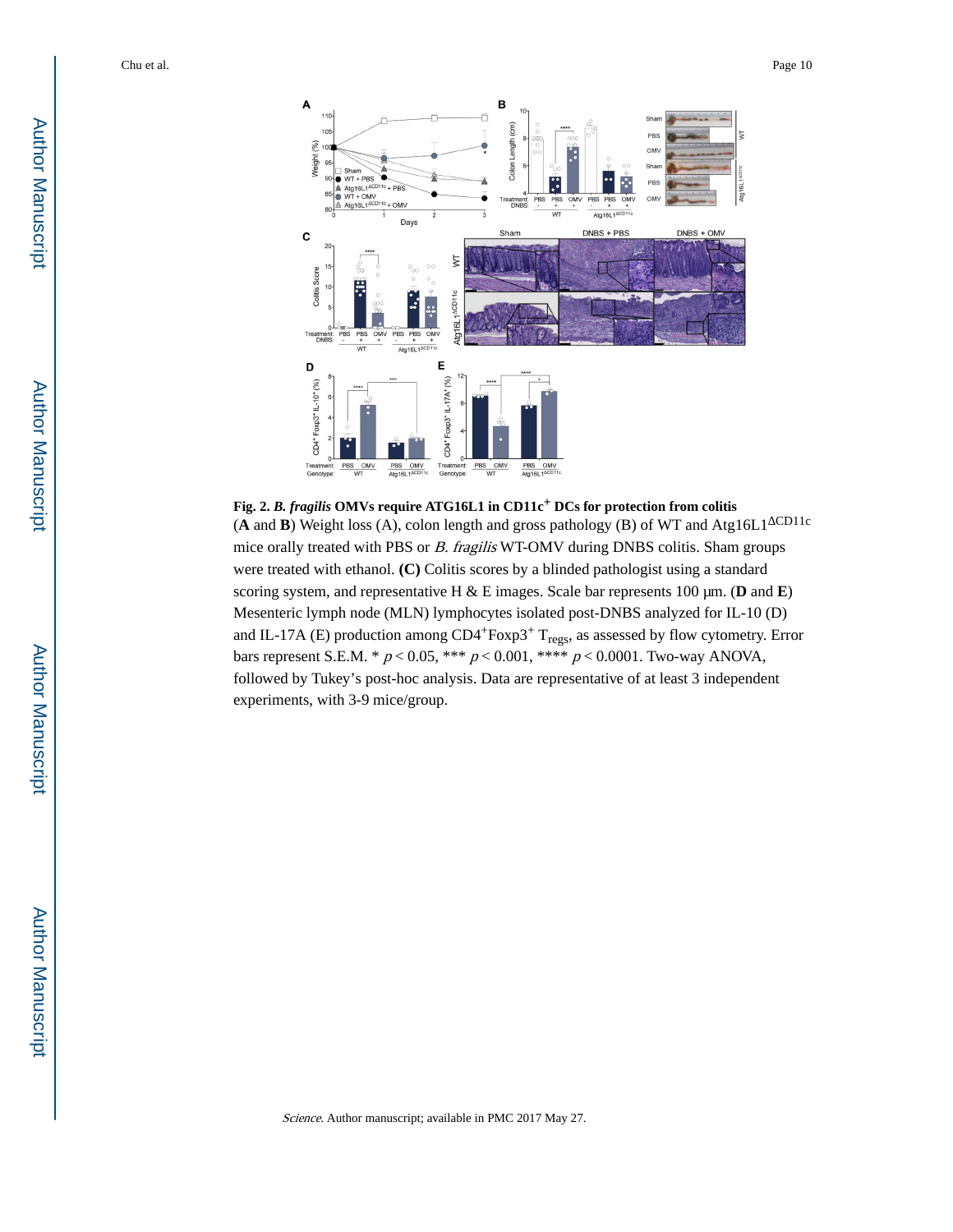

**Fig. 3. NOD2 is required for OMV-mediated Tregs induction and protection from colitis** (**A** and **B**) Representative flow cytometry plots (A) from WT-OMV (left) and PSA-OMV (right) treated BMDCs co-cultured with CD4+ T cells, and frequency (B) of CD4+Foxp3+IL-10+ Tregs from DC–T cell co-cultures. (**C** and **D**) Weight loss (C), colon length and gross pathology (D) of WT or  $Nod2^{-/-}$  mice treated with PBS or *B. fragilis* WT-OMV during DNBS colitis. Error bars represent S.E.M. \*  $p < 0.05$ , \*\*\*\* $p < 0.0001$ . Twoway ANOVA, followed by Tukey's post-hoc analysis. Data are representative of at least 3 independent experiments, with 3-5 mice/group.